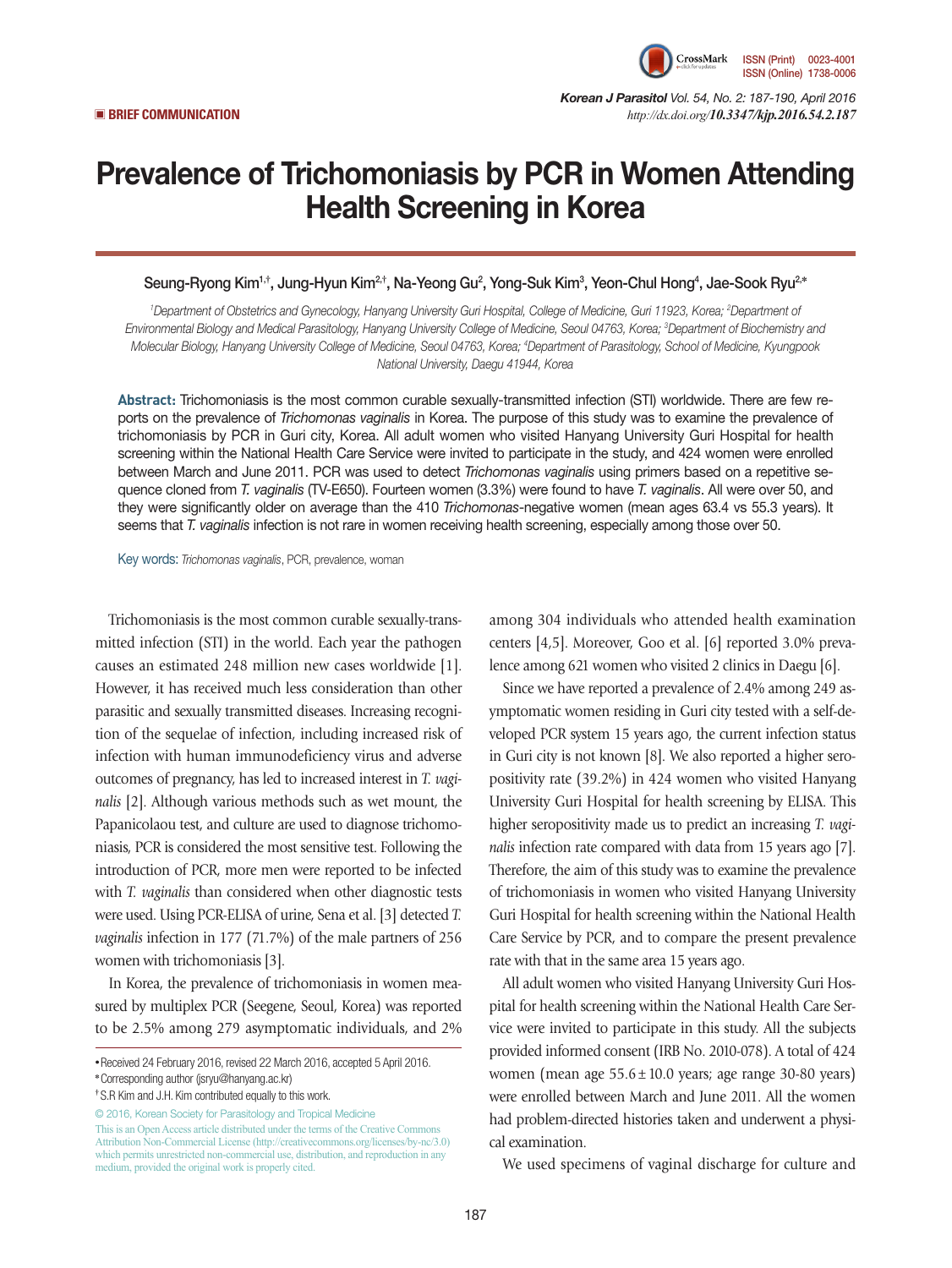PCR. A sterile cotton-tipped applicator was used to swab the vaginal discharge, and the applicator was placed in a tube containing 5 ml of TYM medium and incubated at 37˚C for 2-5 days. The presence of parasites was confirmed by a microscope. For PCR, 3-5 ml of PBS was injected into the posterior vaginal fornix using a Pasteur pipette, and after pipetting the PBS several times to mix it with the vaginal discharge and it was recollected into a 15 ml tube, centrifuged, and then the pellet was stored at -70˚C.

For PCR, 5 µl of vaginal sediment was mixed with 20 µl of Gene Releaser® (BioVentures Inc., Murfreesboro, Tennessee, USA), and the mixture was boiled for 5 min in a microwave oven. It was then centrifuged, and 5 µl of the supernatant was added to the PCR reaction mixture [9]. The primers were based on the *T. vaginalis*-specific repetitive DNA sequence in clone TV-E650-1 [10]. The primer sequences were: primer 1: 5ʹ CATCCCCAACATCTTTTTCAA 3ʹ and primer 2: 5ʹ TCCCATTC-TTTTAGACCCTTCA 3ʹ.

The PCR reaction mixture contained 1 µl each of the primers at 10 pmol/µl each, 2 µl dNTPs (2.5 mM each), 0.1 µl Taq polymerase (5 U/µl), 5 µl pre-treated vaginal discharge, 2 µl  $10 \times$  PCR buffer, 5.2 µl 5 M betaine, and 3.7 µl distilled water. The DNA was denatured for 5 min at 94˚C, followed by 40 cycles of 10 sec denaturation at 98˚C, 30 sec annealing at 55˚C/52˚C, and 30 sec extension at 72˚C. To avoid product carryover, the PCR reactions were set up in an area physically separated from all activities involving amplified target sequences, thermocycling, and running of gels. To assess the sensitivity of the PCR, a suspension of *T. vaginalis* was counted with a hemocytometer and the numbers of trophozoites were adjusted with PBS to 1, 5, 100, and 1,000 per PCR mixture. To confirm that the 318 bp band obtained by PCR originated from *T. vaginalis*, nested PCR was undertaken using primer 1: 5ʹATCCCC-AACAATGAACGAAG 3ʹ and primer 2: 5ʹAATGTGATAGCGAA-ATGGGA 3ʹ, to confirm production of an 181 bp band.

The expected product of 318 bp was obtained from as little as 1 organism (Fig. 1A), and nested PCR confirmed the 181 bp band originated from *T. vaginalis* (Fig. 1C). Of the 424 outpatients, 14 yielded the 318 bp band, and the prevalence of *T. vaginalis* obtained was 3.3% (Fig. 1B). Our previous survey by PCR of 249 asymptomatic women who visited the same hospital for health care 15 years ago gave a positive rate of 2.4% [5]. Therefore, the rate of trichomoniasis infection in Guri city may be rising.

The age of the 424 outpatients ranged from 30 to 80. Every positive patient was over 50. There were 4 each in their 50s and 60s, and 6 in their 70s. When the 424 patients were divided into 2 groups, women under 60 (n=280) and over 60  $(n=144)$  had infection rates of 1.4% and 6.9%, respectively, which were significantly different (Table 1). The mean age  $(63.4 \pm 8.7 \text{ years})$  of the 14 trichomoniasis patients was also significantly higher than that of the 410 trichomonad-negative women (55.5±9.9 years) (Table 2).

It is known that few *T. vaginalis*-infected persons have symptoms, especially, in the case of men. Among the 14 women with trichomoniasis, only 7 had symptoms such as dysuria, pruritus, burning sensation, dyspareunia, and postcoital bleeding. Therefore, significant numbers of asymptomatic *T. vagina-*



Fig. 1. Agarose gel electrophoresis of PCR products. (A) PCR using increasing numbers of trichomonads. (B) Primary PCR (318 bp) using the vaginal discharge of an outpatient with *T. vaginalis* infection. (C) Nested PCR (181 bp) done with the primary PCR product. Lane 1, distilled water; lanes 2-5, 1, 5, 100, and 1,000 trichomonads, respectively; lane 6, *T. vaginalis* trophozoites; lane 7, distilled water; lane 8, vaginal discharge of an outpatient with *T. vaginalis* infection; lanes 9-11, nested PCR with the primary PCR products of lanes 6-8, respectively.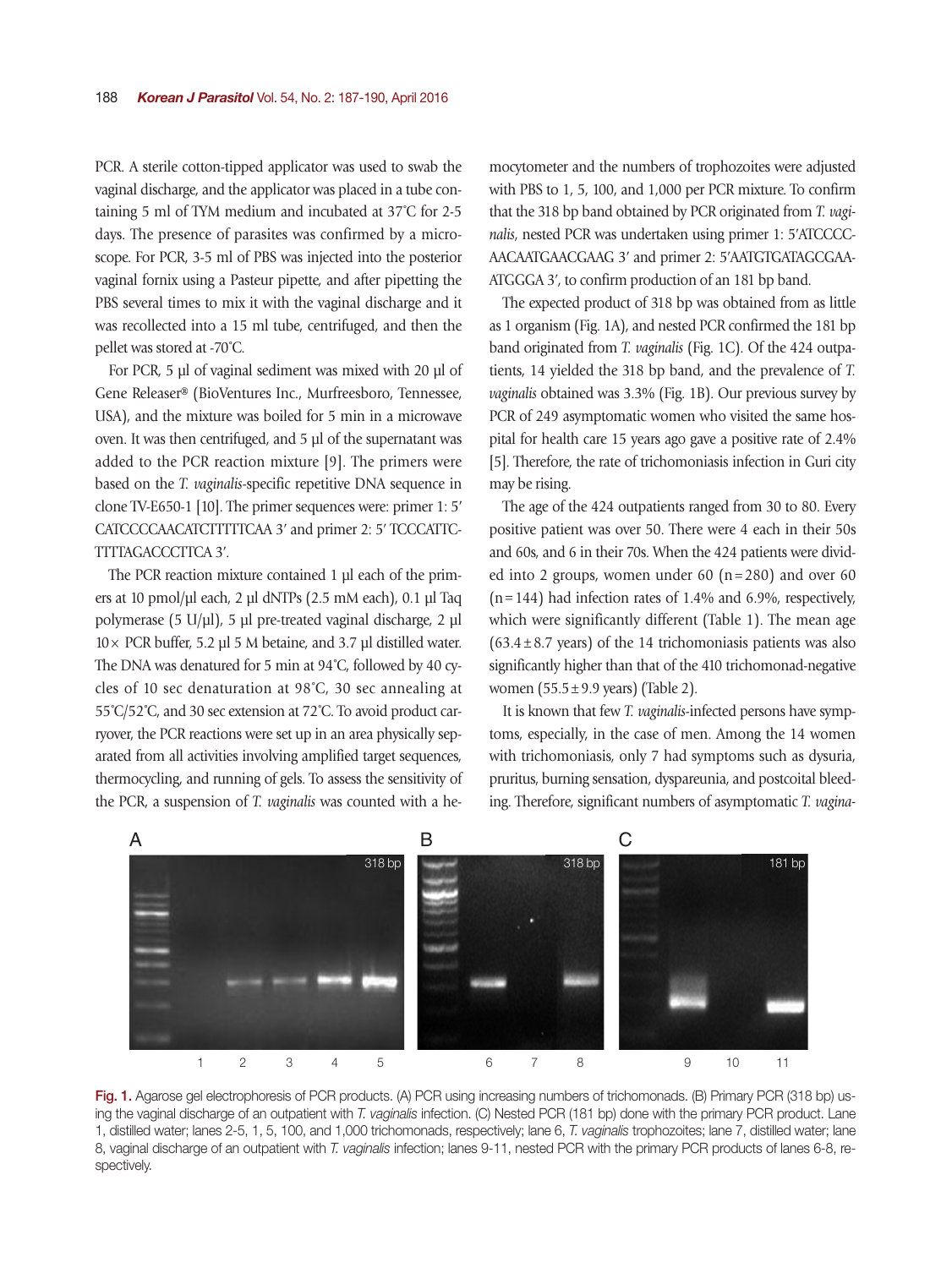| Age       | No. | No. of women showing positive result |                             |  |  |  |  |
|-----------|-----|--------------------------------------|-----------------------------|--|--|--|--|
|           |     |                                      | by PCR $(%)$                |  |  |  |  |
| 30-39     | 21  | $0/21$ $(0.0)$                       |                             |  |  |  |  |
| $40 - 49$ | 98  | 0/98<br>(0.0)                        | 4/280 $(1.4)$ <sup>a</sup>  |  |  |  |  |
| 50-59     | 161 | $4/161$ $(2.5)$                      |                             |  |  |  |  |
| 60-69     | 103 | $4/103$ $(3.9)$                      |                             |  |  |  |  |
| 70-79     | 38  | 6/38(15.8)                           | $10/144$ (6.9) <sup>b</sup> |  |  |  |  |
| 80        | 3   | (0.0)<br>0/3                         |                             |  |  |  |  |
| Total     | 424 |                                      | 14/424 (3.3)                |  |  |  |  |

|  |  | Table 1. Infection rates according to age in female outpatients |  |  |  |  |
|--|--|-----------------------------------------------------------------|--|--|--|--|
|  |  |                                                                 |  |  |  |  |

a vsb=0.004 by Chi-square test (*P*-value)

Table 2. Mean ages of women giving positive and negative PCR results

|        | No. | Average age (mean $\pm$ S.D.) |
|--------|-----|-------------------------------|
| $PCR+$ | 14  | $63.4 + 8.74$ <sup>a</sup>    |
| PCR-   | 410 | $55.3 + 9.93^b$               |
| Total  | 424 | $55.6 + 10.0$                 |

a vsb=0.0036 by Mann-Whitney U test (*P*-value)

*lis*-carrying men or women could unknowingly pass *T. vaginalis* to their sexual partners.

It is very interesting that the average age of the 14 infected women was over 60. In contrast, Goo et al. [6] reported that the median age of 19 infected subjects among 621 women who visited obstetrics and gynecology clinics in Daegu was 31.9 years old [6]. This age difference of the infected women probably may originate from different patient's group; target of this study was women (generally old women) who visited for health screening, while Goo et al. [6]'s subjects were younger women with genital problems who came to visit the obstetrics and gynecology clinics.

However, the increase in the prevalence of the condition with age is remarkable as it is not seen in other STDs [11]. Studies in the United States and Papua New Guinea found similar increases with age [12,13]. Moreover, Bowden et al. [11] reported a statistically significant increase in the age-specific prevalence of *T. vaginalis* but a significant decrease for *Chlamydia trachomatis* and human papillomavirus infections.

The increase of trichomoniasis with age may be associated with a drop in the number of lactobacilli, which are commensals of the vagina. Murta et al. [14] reported a decreased frequency of *Lactobacillus* species in individuals above 50 years, and lactobacilli are reported to inhibit the adhesion of *T. vaginalis* to host ectocervical cells [15]. In addition, in post-menopausal women, the gradual loss of glycogen and lactobacilli

due to the drop in circulating estrogen may cause an increase in vaginal pH [16,17]. Therefore, the reduction in lactobacilli and increased vaginal pH that occur above 50 years together may reduce the ability of women to defend against *T. vaginalis* infection. This suggestion would be helpful for understanding the higher prevalence in old women in this study.

In summary, the *T. vaginalis* infection rate in 424 women attending for health screening in Guri city was 3.3%, and the rate was higher in those above 50 years old than those below 50 years. The infection rate may have increased since 15 years ago when the rate was found to be 2.4% in the same area. The use of PCR for diagnosing *T. vaginalis* in women over 50 years is recommended even in asymptomatic women.

### ACKNOWLEDGMENTS

This research was supported by a grant from the Korea National Institute of Health, Korea Centers for Disease Control and Prevention (2011E5400600) and by a National Research Foundation of Korea (NRF) grant funded by the Korean Government (MSIP) (NRF-2014R1A2A2A01005449).

**Ethical Standards:** This study complied with the current laws of this country.

### CONFLICT OF INTEREST

The authors declare that they have no conflicts of interest.

#### **REFERENCES**

- 1. World Health Organization. Prevalence and incidence of selected sexually transmitted infections, *Chlamydia trachomatis*, *Neisseria gonorrhoeae*, syphilis, and *Trichomonas vaginalis*: methods and results used by the WHO to generate 2005 estimates. Geneva, Switzerland. WHO, 2011.
- 2. Secor WE, Meites E, Starr MC, Workowski KA. Neglected parasitic infections in the United States: trichomoniasis. Am J Trop Med Hyg 2014; 90: 800-804.
- 3. Seña AC, Miller WC, Hobbs MM, Schwebke JR, Leone PA, Swygard H, Atashili J, Cohen MS. *Trichomonas vaginalis* infection in male sexual partners: implications for diagnosis, treatment, and prevention. Clin Infect Dis 2007; 44: 13-22.
- 4. Kim SJ, Lee DS, Lee SJ. The prevalence and clinical significance of urethritis and cervicitis in asymptomatic people by use of multiplex polymerase chain reaction. Korean J Urol 2011; 52: 703-708.
- 5. Lee SJ, Park DC, Lee DS, Choe HS, Cho YH. Evaluation of Seeplex® STD6 ACE detection kit for the diagnosis of six bacterial sexually transmitted infections. J Infect Chemother 2012; 18: